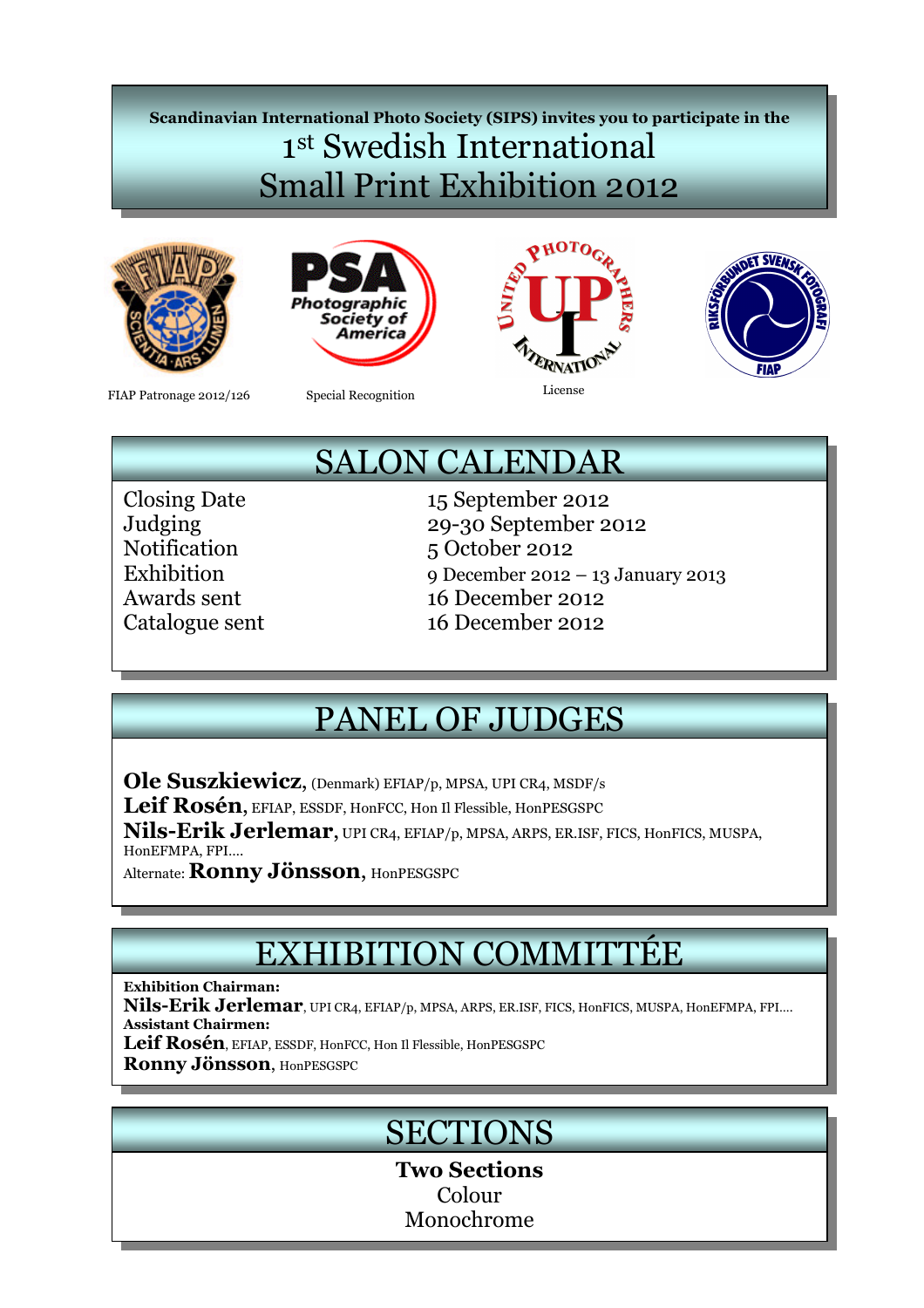## CONDITIONS OF ENTRY

#### The Scandinavian International Photo Society (SIPS) cordially invites photographers from all over the world, amateurs as well as professionals, to participate in the 1st Swedish International Small Print Exhibition 2012. It will be conducted in accordance with FIAP, PSA and UPI requirements.

The exhibition is open to anyone; however, an entry may be rejected when the sponsoring organization or its agent, in its reasonable discretion, believes the entry does not conform to exhibition rules and conditions.

Entries must originate as photographs (image-captures of objects via light sensitivity) made by the entrant on photographic emulsion or acquired digitally. By virtue of submitting an entry, the entrant certifies the work as his own and permits the sponsors to reproduce all or part of the entered material free of charge for publication and/or display in media related to the exhibition. This may include low resolution posting on a website. The exhibition assumes no liability for any misuse of copyright.

Images may be altered, either electronically or otherwise, by the maker and artwork or computer graphics created by the entrant may be incorporated if the photographic content predominates.

The subject is free. There are two sections: Colour and Monochrome.

No more than four prints per section, per author. Maximum size of prints is A4 paper (29,7 x 21 cm/11.69 x 8.26 inches) Prints must NOT be mounted. Any prints which exceed this size will be rejected

Each work must state clearly on the back, name, address and country of the author, title of the work and number exactly as on the entry form. No information to be put on the face side.

All final work must be photographic or digital print material.

Each entrant will receive a catalogue, whether or not they have any works accepted.

There is no restriction on subject matter, except where stated under definitions.

Foreign entries please mark your packages "Photographs for exhibition, no commercial value".

Each image must have a unique title. Once an image has been accepted in a Recognised Exhibition, that same image, or a like in camera or a reproduction duplicate of that image:

- May not be re-entered in any section of the same division in that exhibition regardless of media, format, or title.

- May not be re-titled for entry in any other Recognised Exhibition.

No title or identification of the maker shall be made anywhere on the face of an image

Entries will not be judged without an entry form, **sent by email**, together with the full payment of entry fee. Entry form found on www.scandphoto.org.

Fee can be paid via PayPal (preferably).

Notification will be sent by e-mail.

### EOI I OWING THIS WILL BE DISQUALIFIED WITHOUT REFUND OF FEES.

## RETURN OF PRINTS

The Entry Fee does not include return of prints.

If you would like your prints returned, the additional charge is USD 15.00/EURO 11.00 per entry.